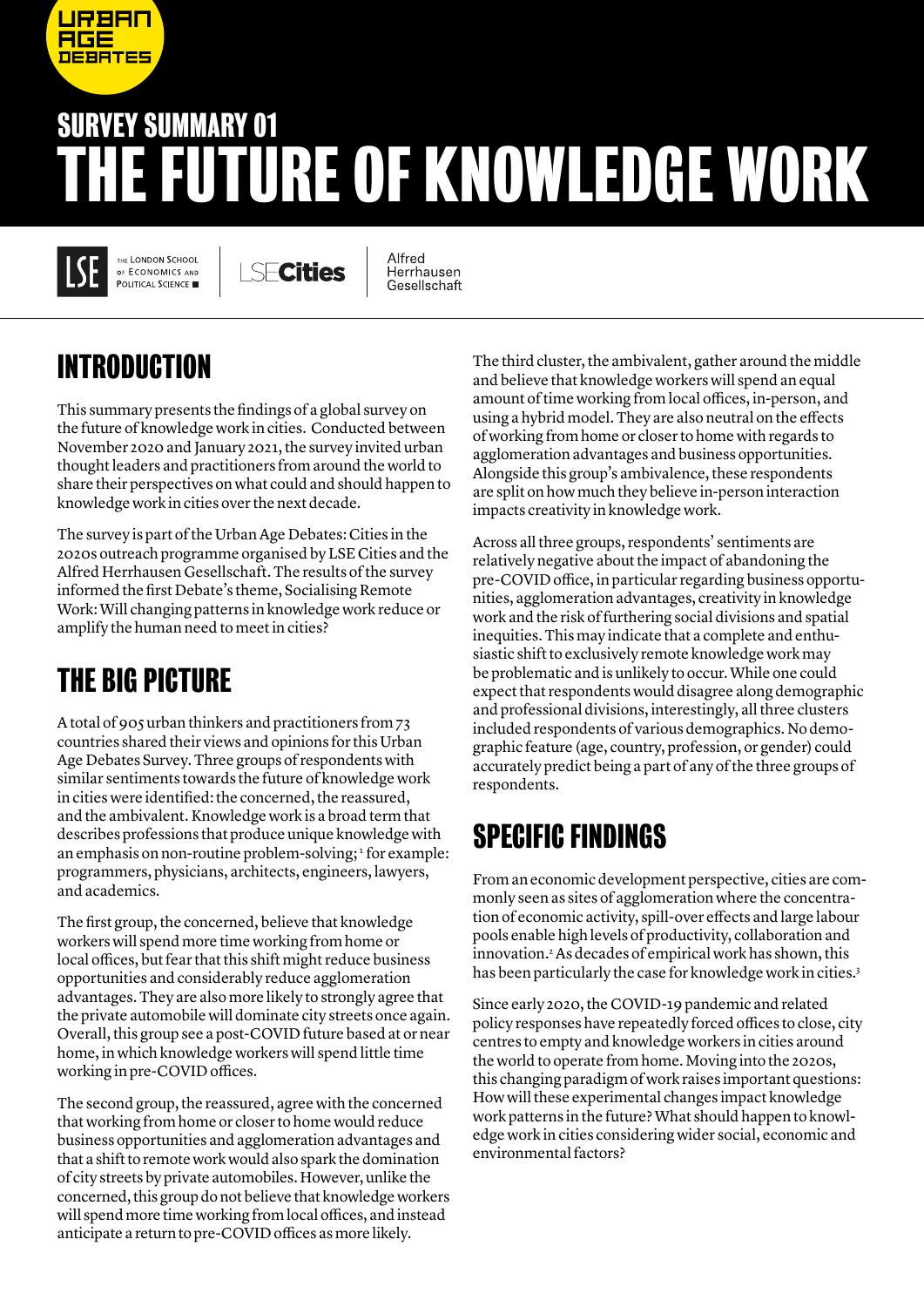

### FUTURE SCENARIOS FOR KNOWLEDGE WORK

While some trends indicate a return to office-based work patterns with the inclusion of hybrid models (which will be accelerated by access to a vaccine),<sup>4</sup> some commentators welcome the greater personal flexibility and access to the global talent pool afforded by virtual technologies.5 This opens up many issues that cities will have to face, including the impacts of the dramatic shift in working conditions, how sites of knowledge work will adapt, and how cities can maintain their economic and cultural vibrancy without negatively impacting productivity, connectivity and personal freedom.

This first section presents survey insights linked to possible scenarios that could affect knowledge work in the next decade. When asked which of two macro-scenarios for the future of knowledge work they consider more likely to occur (Figure 1), a majority of respondents (61%) believe that a major restructuring of knowledge work locations is more likely than a return to pre-crisis, business-as-usual trends (39%).

This speculation then leads to the question of what new functionalities will emerge for pre-2020 office locations and where knowledge work will occur in the future (Figure 2). Most survey respondents (70%) agreed that it is likely that micro-clustering, such as the 15-minute city model, will become more common, and 59 per cent consider it likely that inner cities will emerge as hubs for intensive socialisation. Just over half of the respondents (54%) agreed that it was likely that commuter towns for knowledge workers will bounce back, and 52 per cent judge that radical virtualisation where online interaction dominates is a likely outcome.

#### **Figure 1: Two Macro-Scenarios for the Future of Knowledge Work**

Which of the following two macro-scenarios do you consider more likely?

Scenario A: The COVID-19 crisis will induce a major restructuring of knowledge work locations with hyper-density in primary cities being less relevant and access to high-speed and reliable internet the most important factor.

Scenario B: Once/if COVID-19 is no longer a major threat, knowledge work locations will once again follow pre-crisis trends (increasing attraction of urban/inner-city settings for office locations).



#### **Figure 2: Future Scenarios for Knowledge Work in Cities**

Post-2020, how likely are the following scenarios for the future of knowledge work in cities?

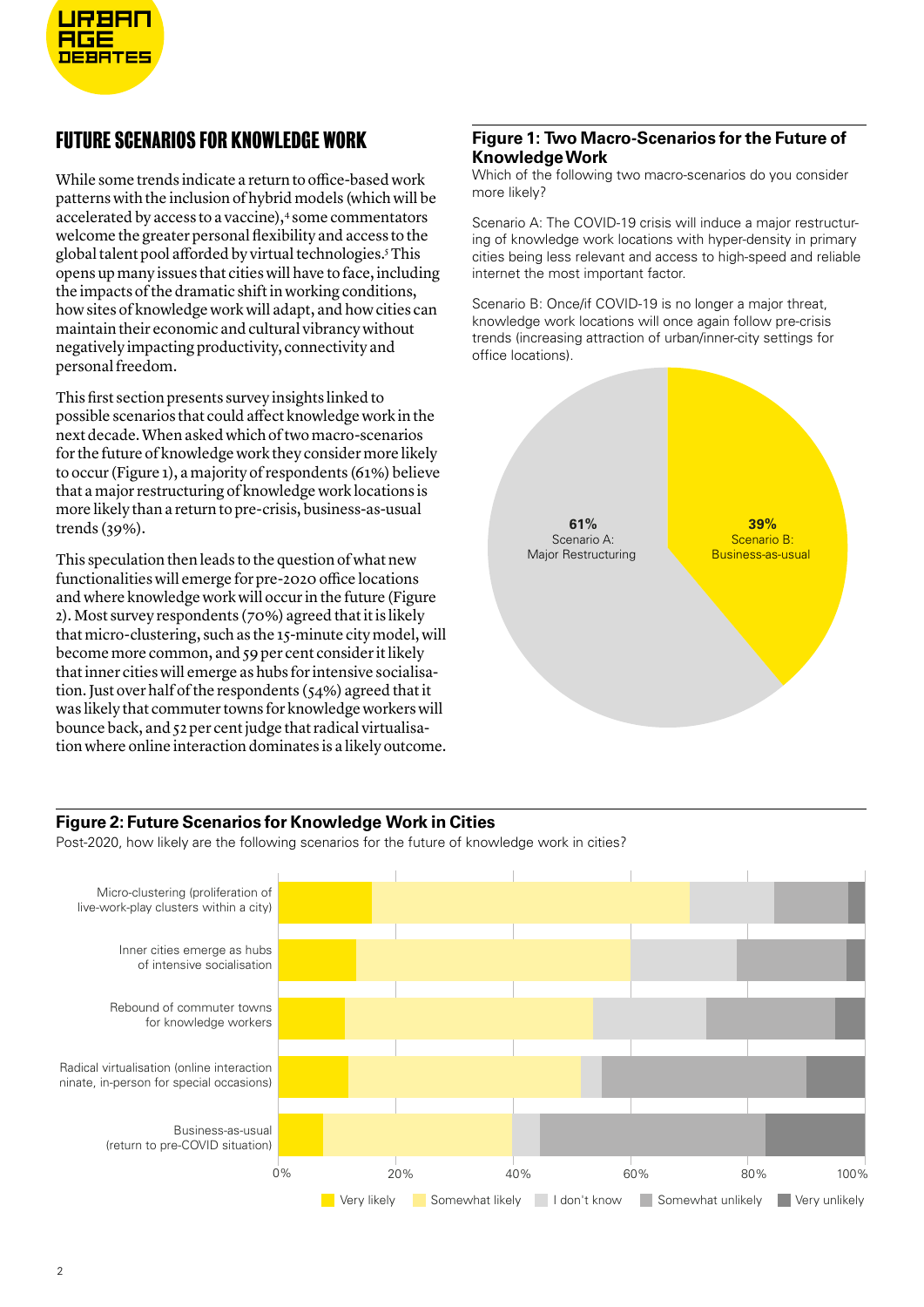

Interestingly, respondents predict that there will be a close to even time split for collaborative and team-based knowledge work conducted online (36%), in-person (31%) and using a hybrid model (33%; Figure 3). This would represent a significant shift, as before March 2020, only around five per cent of knowledge workers in Europe were primarily working from home which would have included some collaborative work.<sup>6</sup> Based on these speculations it could be assumed that knowledge workers will increase their days working remotely and initiate a shift to online collaboration, which will endure over the next decade.

### ASSESSING KNOWLEDGE WORK IN CITIES

This second section discusses survey findings based on the respondents' assessment and informed opinions on the current and future nature of knowledge work in cities over the next decade.

Regarding the effect of remote work on business opportunities and agglomeration advantages, opinions were split and relatively indifferent (Figure 4). A majority of respondents, however, agreed that conducting knowledge work from home considerably reduces both business opportunities and livelihoods (53%), and agglomeration advantages (63%). In both cases, only a small group of respondents have no opinion. From this, it seems that slightly more respondents worry about the effects of knowledge work from or closer to home on agglomeration advantages than on business opportunities.

As advantages for knowledge work in urban settings were universally accepted and thus centrally underpinned urban policy making pre-2020, it is paramount to consider various subcomponents of this urban dividend and reflect on their continued or changing importance (Figure 5). Survey respondents rank developing networks of trust and collaboration as the most critical advantage of urban settings

#### **Figure 3: The Future of Offices and Collaboration**

Post-2020, what percentage of time will knowledge work be conducted from each location?

| 41%<br><b>Home</b> |     |     | 37%<br>Pre-2020 offices |     | 22%<br>Local offices |  |  |
|--------------------|-----|-----|-------------------------|-----|----------------------|--|--|
| 0%                 | 20% | 40% | 60%                     | 80% | 100%                 |  |  |

Post-2020, what percentage of knowledge work collaboration time do you expect to be online, in-person, or hybrid?

|    | 36%<br>Online |     | 31%<br>In-person | 33%<br>Hybrid |      |
|----|---------------|-----|------------------|---------------|------|
| 0% | 20%           | 40% | 60%              | 80%           | 100% |

#### **Figure 4: Knowledge Work, Business Opportunities and Agglomeration Advantages**

To what extent do you agree with the following statements on knowledge work and cities?

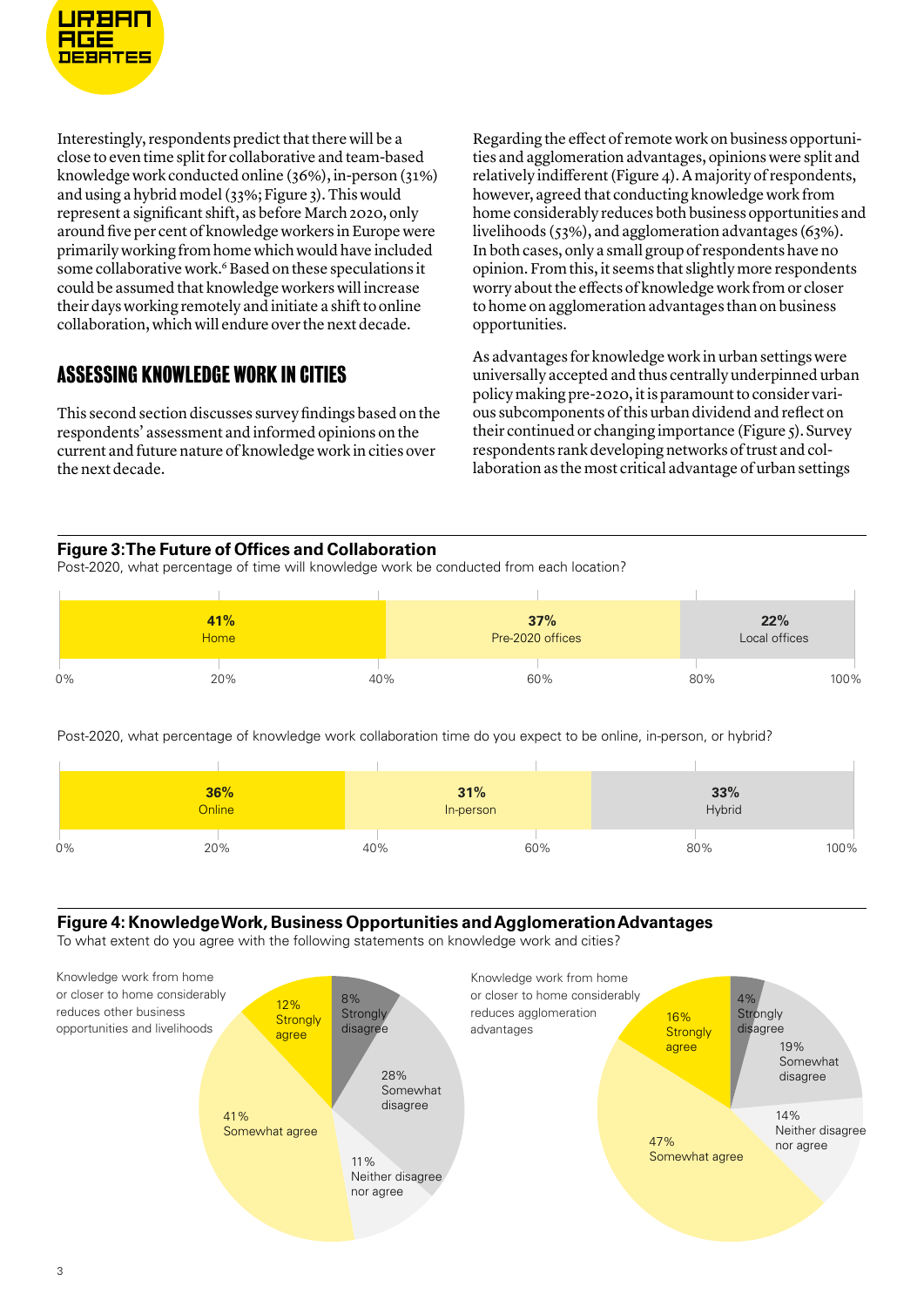

for future knowledge work, followed by informal access to ideas and knowledge as the second most, and access to business and personal amenities and services as the third most critical advantage. Increased productivity and access to large labour pools were ranked second to last and last, respectively. These results indicate that the value and advantages of urban settings for the future of knowledge work is primarily social in nature, as networks of trust and collaboration as well as informal knowledge exchange heavily rely on in-person social interactions.

#### AN AGENDA FOR THE NEXT DECADE OF KNOWLEDGE WORK

This last section reviews survey insights on a more normative agenda for knowledge work in cities over the coming decade.

Here, the survey initially asked how often knowledge workers should interact in-person for a variety of functions in order to identify the most valued use of in-person interactions. Respondents answered that advancing team creativity and problem-solving, as well as building trust amongst team members should occur in-person more often than other functions such as socialising with team members, improving productivity, and skill-building and professional development. This may indicate that the future use of offices and in-person interactions should prioritise advancing creativity, problem-solving, and trust-building, over others that can occur in-person less often or, through virtualisation, not in-person at all.

When asked directly about various options of what should happen to knowledge work in urban settings (Figure 6), respondents ranked first that knowledge work closer to home should be promoted, and second that physical

#### **Figure 5: Critical Advantages of Knowledge Work in Cities**

What do you believe to be the most critical advantages of urban settings for knowledge work in the future ranked most important (1) to least important (8)?



#### **Figure 6: The Future of Knowledge Work in Cities**

What do you believe should happen to knowledge work in urban settings ranked most important (1) to least important (5)?

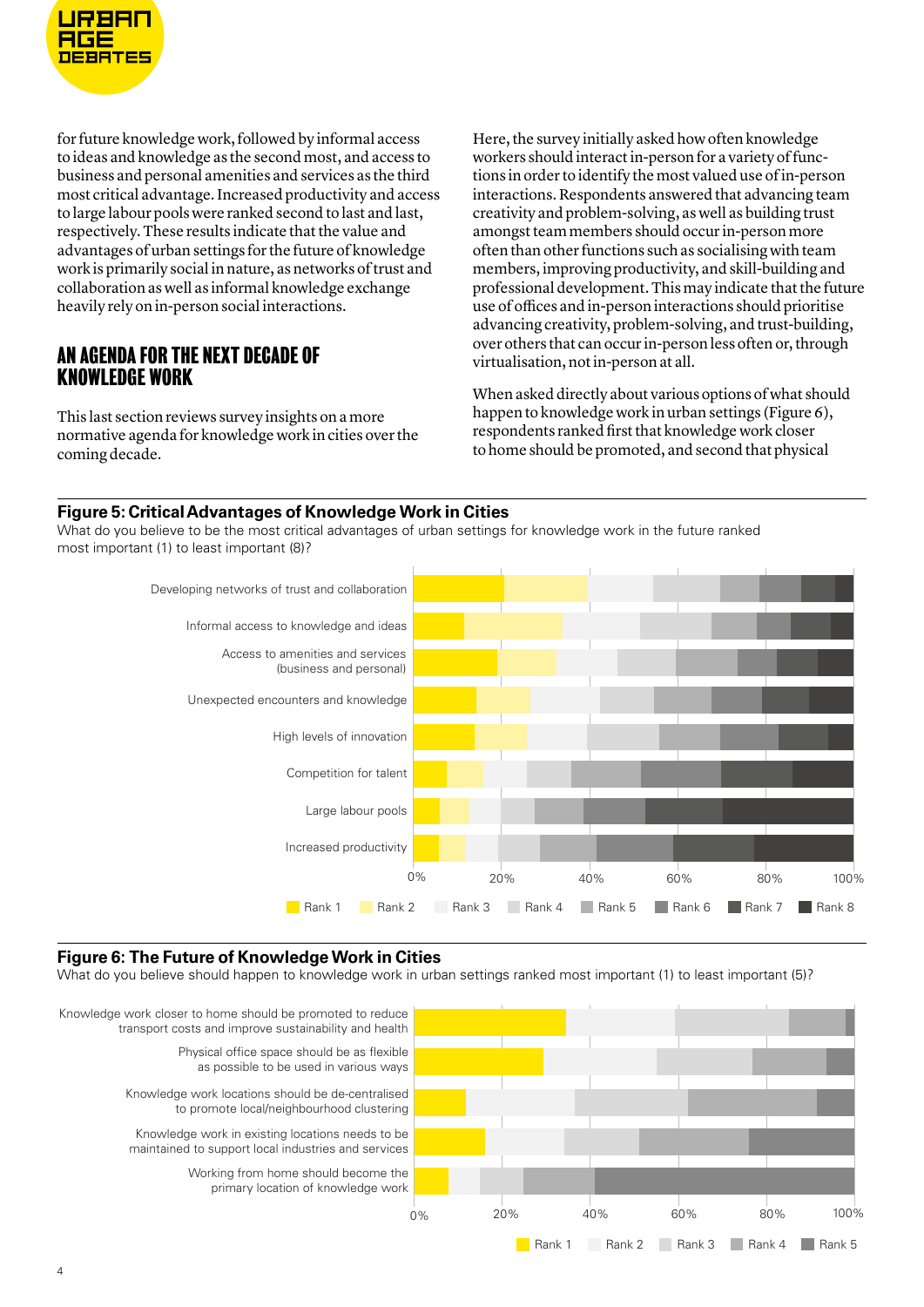

office space should be as flexible as possible. Interestingly, respondents ranked last that working from home should become the primary location of knowledge work. This indicates that a comprehensive shift to working from home is not desirable and when considering work dynamics and other societal factors, knowledge workers should spend at least some time outside their homes. The prioritisation of either more decentralised knowledge work or the re-establishment of existing locations appears to be less clear among the respondents.

In relation to the future location of knowledge work, respondents agreed that urban leaders must act swiftly to sufficiently adapt to the dramatic changes occurring in inner cities. When asked to list actions that urban leaders must take, responses grouped around four actions:

- 1. Ensure safe, efficient and accessible public transportation systems and infrastructure;
- 2. Improve and maintain high quality, safe and accessible public and green spaces;
- 3. Promote flexible office spaces and flexibility in work arrangements and structures, including working from home;
- 4. Upgrade information and communication technology (ICT) infrastructure and capabilities, and increase digitalisation.

Despite this, one respondent cautioned urban leaders, "Don't overreact! Don't push digitalisation too hard or just for the sake of it." Other respondents chimed in stating, "The geography of work will become more nuanced; it's not either city or home, but both. This is already happening, Other respondents were more straight-forward with their responses, such as this respondent pushing urban leaders to "Prioritise urban design for walking, then cycling, then public transportation – no questions asked, no debate."

### **CONCLUSION**

This survey overview has shown that no consensus exists between urban thought leaders and practitioners on the future of knowledge work in cities. Instead, the analysis showed that three main groups with varying sentiments emerged: the concerned, the reassured, and the ambivalent. Despite these three different groups, respondents across all groups felt relatively negative about the impact of abandoning the pre-COVID office, suggesting that a hybrid model with an increased number of days working remotely with some days in the office may be most appropriate. The results of this survey suggest that much remains to be seen in how knowledge workers, and in turn the location of knowledge work, will react to the dramatic changes of 2020 in the long term. With this in mind, urban policymakers have an important role in shaping the post-2020 nature and location of knowledge work, as one respondent summarised, "Urban leaders must consider the cost and benefits of maintaining centralised urban central business districts, and decide whether they want to actively support these or let them die."

1 Reinhardt, W., Schmidt, B., Sloep, P. & Drachsler, H., 2011. Knowledge Worker Roles and Actions—Results of Two Empirical Studies. Knowledge and Process Management, 18(3), pp. 150-174.

<sup>2</sup> Glaeser, E., 2010. Introduction. In: E. Glaeser, ed. Agglomeration Economics. Chicago: University of Chicago Press, pp. 1-14.

3 Tallman, S., Jenkins, M., Henry, N. & Pinch, S., 2004. Knowledge, Clusters, and Competitive Advantage. Academy of Management Review, 29(2), pp. 258-271.

4 JLL Global Research, 2020. Reimagining Human Experience: How to embrace the new work-life priorities and expectations of a liquid workforce , Chicago: Jones Lang Lasalle.

5 Frankiewicz, B. & Tomas, C.-P., 2020. The Post-Pandemic Rules of Talent Management. [Online] Available at: https://hbr.org/2020/10/the-post-pandemicrules-of-talent-management [Accessed 23 February 2021].

6 Milasi, S., González-Vázquez, I. & Fernández-Macías, E., 2020. Telework in the EU before and after the COVID-19: where we were,, Brussels: European Commission.

*This summary of the Urban Age Debate Survey #01 'The Future of Knowledge Work in Cities' is intended as a basis for discussion. While every effort has been made to ensure the accuracy of the material presented, the authors and/or LSE Cities will not be liable for any loss or damage incurred through the use of its findings.*

Prepared by: Noah Powers, Sara Luxmoore and Philipp Rode

Advice and support: Ricky Burdett and Emily Cruz

Graphic Design: AtelierWorks, [www.atelierworks.co.uk](http://atelierworks.co.uk)

Special thanks to all survey respondents.

The survey forms part of the Urban Age Debates: Cities in the 2020s outreach programme jointly organised by LSE Cities and the Alfred Herrhausen Gesellschaft.

Published for the Urban Age Programme by LSE Cities, London School of Economics and Political Science, March 2021.